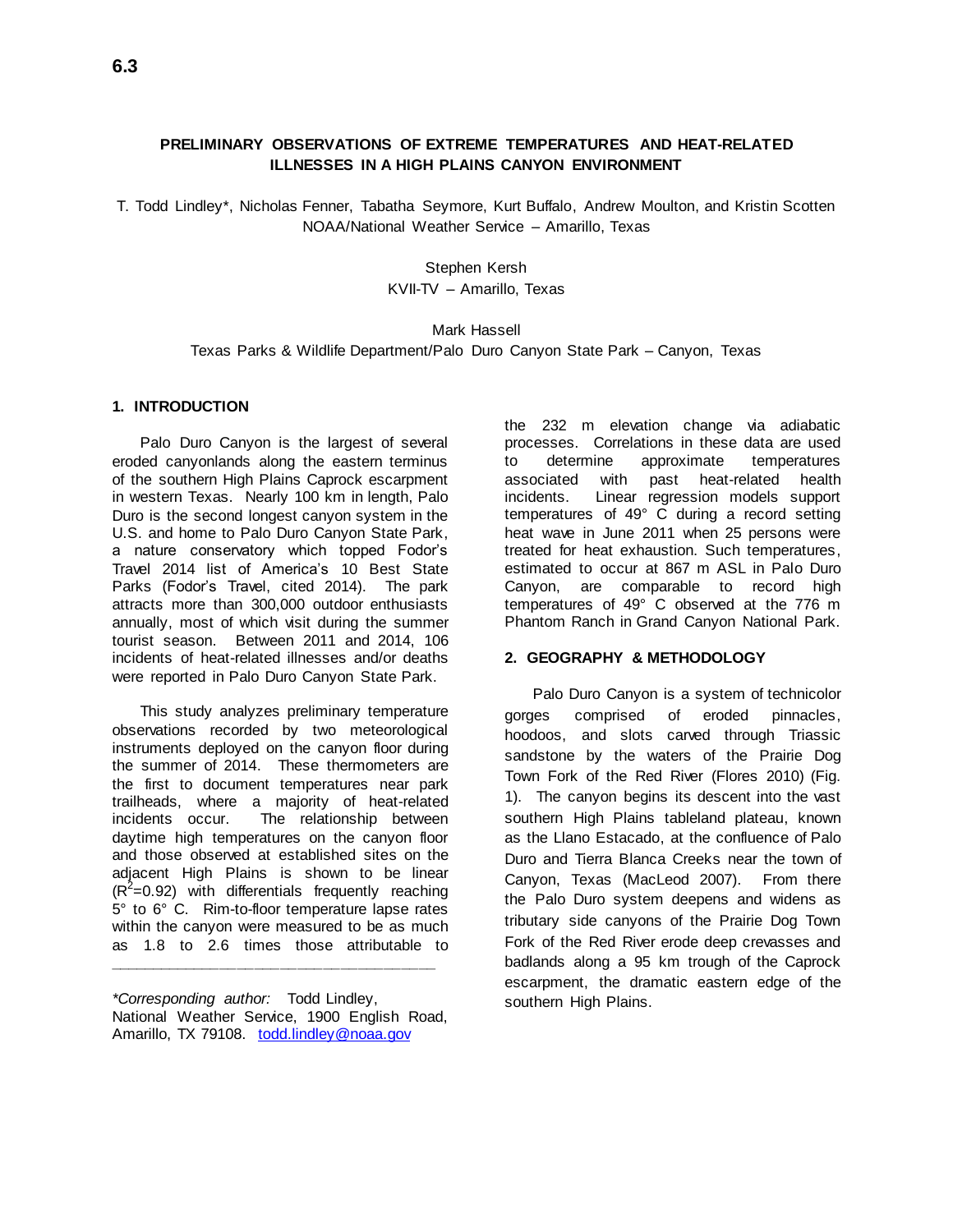

Figure 1: Landscapes of the Palo Duro Canyon environment including: a) a canyon gorge, and b) a sandstone pinnacle.

Prior to the summer of 2014, weather instrumentation in the canyon was limited to simple analog thermometers mounted on wooden poles near park trailheads. These thermometers were neither sheltered nor sited according to conventional meteorological standards, and occasionally showed extreme temperatures of 50° to 55° C (Fig. 2).

In recent years, efforts have been made to increase remote meteorological sensing of the Palo Duro Canyon environment. This has included Texas Tech University's deployment of West Texas Mesonet (WTM) sites (Schroeder 2005) and installation of KVII-TV Schoolnet instruments. Due to limited telecommunications in the canyon, most of these platforms were deployed on the rim. In early 2014, however, KVII-TV Schoolnet and official National Weather Service (NWS) Nimbus thermometers were deployed to measure 2-m temperatures along the canyon floor (Figs. 3 and 4). For this study, temperatures recorded by these instruments were compared to the Amarillo, Texas, Automated Surface Observing System (ASOS), located on the adjacent plains 19 km north of Palo Duro Canyon.

# **3. TRENDS IN VISITATION & HEAT-RELATED INCIDENTS**

Palo Duro Canyon State Park welcomes more than 300,000 people each year, and registered 305,800 visitors in Fiscal Year 2014 (FY14). The number of people engaged in physically strenuous outdoor activities within the park, such as hiking and mountain biking, or susceptible to prolonged heat exposure at the park's popular outdoor amphitheater, is typically highest during the peak summer travel season. In FY14, nearly half of all visitation (44%) occurred during the hottest summer months of June, July, and August (Fig. 5).

In addition to the state park, there are additional private recreational areas and two



Figure 2: Analog thermometer in Palo Duro Canyon State Park indicating a temperature near 55° C (132° F) in July 2011.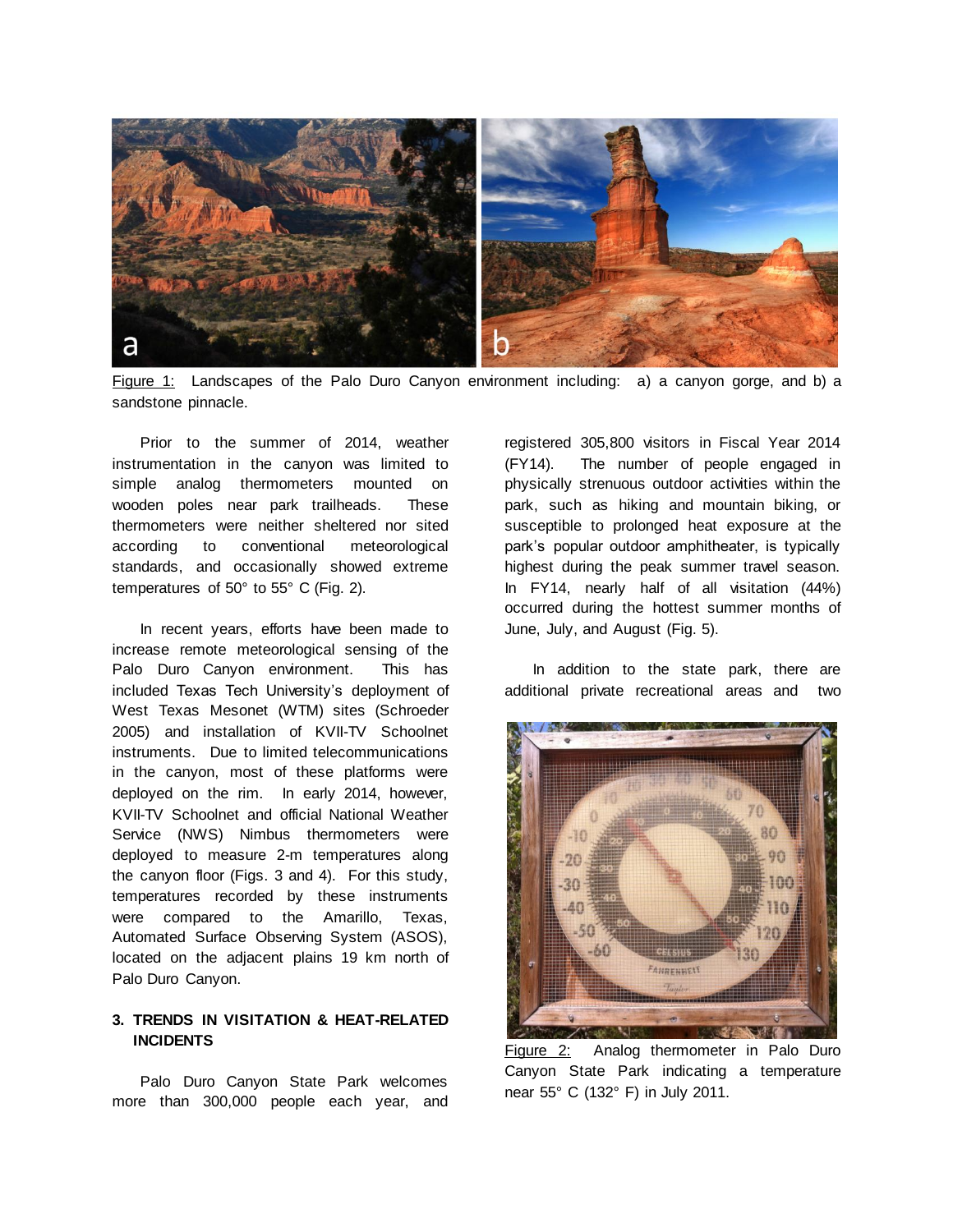

Figure 3: Satellite imagery of the Palo Duro Canyon system depicting the location of weather stations used in this study. The boundaries of Palo Duro Canyon State Park are shown. Inset shows the location of Palo Duro Canyon in west Texas relative to the Llano Estacado.



Figure 4: Topographical cross-section of Palo Duro Canyon with the location and elevation of meteorological instruments utilized in this study noted.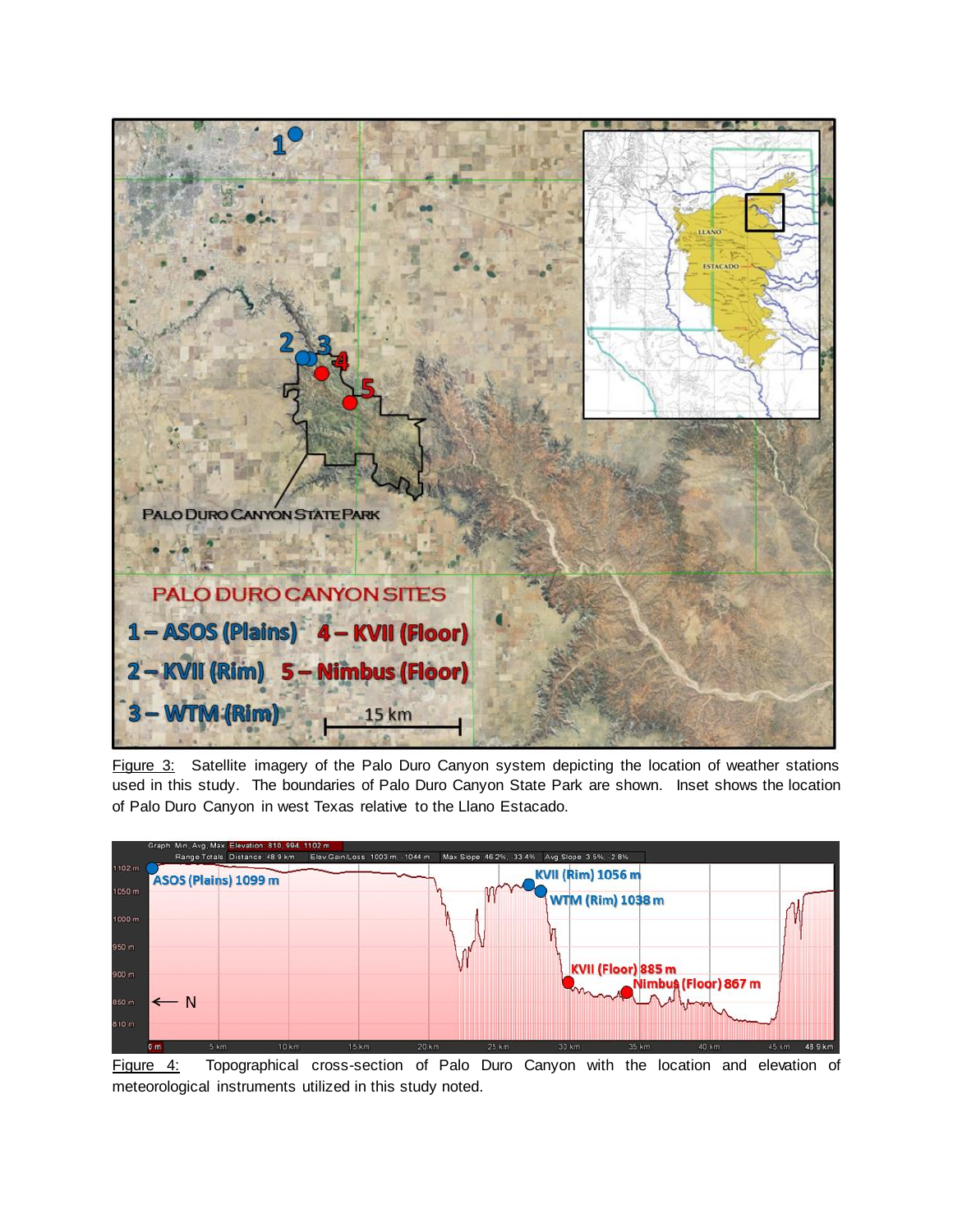youth church camps located within the Palo Duro Canyon system. The fact that the canyon environment is a popular summer-time outdoor use area increases the likelihood of heat-related illness incidents. While this potential exists at many outdoor venues and natural attractions with high rates of summer visitation, the health risks are amplified within Palo Duro Canyon due to the occurrence of extreme temperatures within the canyon's microclimate. Between 2011 and 2014, 106 incidents of heat-related illnesses involving state park visitors (97 human and 9 pet animals) were reported to Texas Parks & Wildlife Department (TP&WD). This record only includes heat-related emergencies treated within the park, and does not represent incidents involving patients that either refused medical assistance or sought treatment outside of Palo Duro Canyon State Park. A categorization of heat-related illnesses included in the dataset is detailed in Fig. 6.

An examination of the temporal trends of heat-related illnesses within Palo Duro Canyon State Park can help identify high risk periods for incidents. Between 2011 and 2014, heat incidents peaked dramatically during the month of June. This signal is amplified by the occurrence of a three-day heat wave in June 2011. The 24-26 June 2011 heat wave on the southern High Plains resulted in an all-time record high temperature of 44° C (111° F) at the



Figure 5: Average monthly maximum temperature on the adjacent plains (red) and FY14 monthly Palo Duro Canyon State Park visitation (blue).

Amarillo ASOS on the plains adjacent to Palo Duro Canyon on the 26<sup>th</sup> (NWS cited 2015) and contributed to 25 human heat exhaustion incidents in Palo Duro Canyon State Park. Still, even in the absence of this particular highimpact event, the month of June still ranks as the most common month of occurrence for heatrelated illnesses in the park. The risk of incidents remains high, however, through the remainder of the summer with 81% of all 2011- 2014 heat-related illnesses occurring in the same three-month period as peak visitation of June, July, and August (Fig. 7).

Analysis of heat-related illnesses in Palo Duro Canyon State Park relative to days of the week reveals that a majority of incidents occur on weekends (Fig. 8). While this result is not surprising, an interesting signal for a higher occurrence of incidents on Sunday was observed. Park rangers have noted that outdoor enthusiasts tend to begin trail activities at a later time of day on Sunday compared to other days of the week, when hikers and cyclists are more likely to begin hikes and mountain bike rides during the early morning hours (Londenberg 2014). This tendency for starting extraneous trail activity during the midday or early afternoon hours on Sunday exposes park visitors to a relatively higher risk from excessive heat during the hottest time of day.



Figure 6: Categorization of 2011-2014 heatrelated illnesses in Palo Duro Canyon State Park.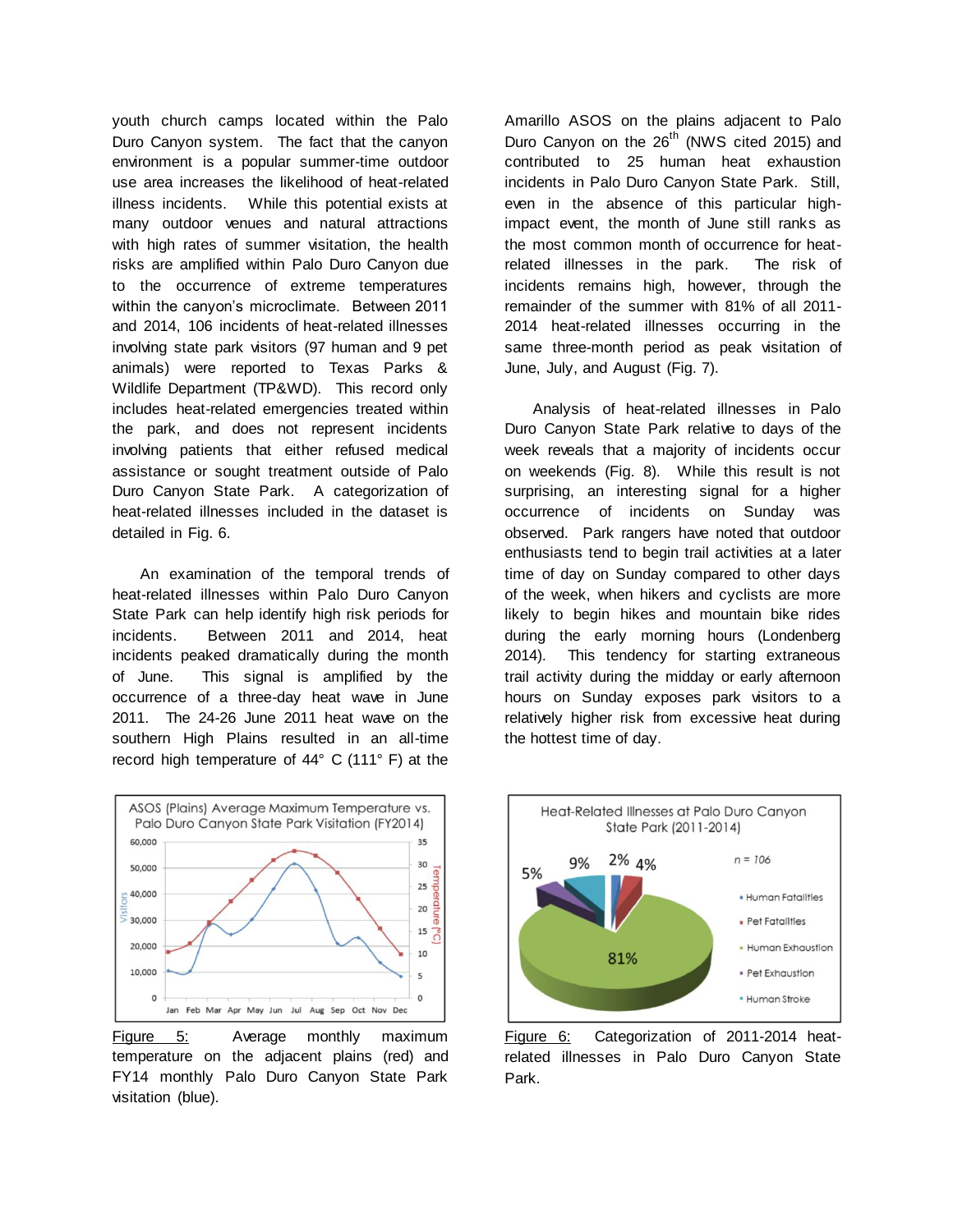

Figure 7: Palo Duro Canyon State Park heatrelated incidents (2011-2014) relative to month.

### **4. OBSERVATIONS**

#### **a. Summer 2014 observed temperatures**

Daily maximum temperatures were recorded at five observation sites between 11 June and 3 September 2014, representing conditions on the plains adjacent to Palo Duro Canyon, the canyon rim, and the canyon floor (detailed in Section 2). During the summer 2014 study period, daily maximum temperatures reached or exceeded 38° C (100° F) 27 times at the KVII (floor) site and 38 times at the Nimbus (floor) thermometer, or on a total of 39 unique days. This constitutes 46% of all days sampled and compares to observed temperatures ≥38° C (100° F) during only 6% of sampled days on the canyon rim and 5% on the adjacent plains (Fig. 9). A geographical plot illustrating the number of days with temperatures ≥38° C (100° F) during the study period shows an apparent heat island effect (American Meteorological Society 2014), or microclimatological influence of the Palo Duro Canyon system on summertime maximum daytime temperatures (Fig. 10).

Of the temperature observation sites used in this study, the Amarillo ASOS (plains) site is the only sampled location with an established climatological record, and is the most commonly referenced forecast point in the Palo Duro Canyon vicinity. It is likely that most visitors to Palo Duro Canyon State Park plan their visits based upon the widely publicized forecast for



Figure 8: Palo Duro Canyon State Park heatrelated incidents (2011-2014) relative to day.

the immediate Amarillo (plains) area without considering local effects of the canyon environment in any quantitative way. Thus, in order to understand the typical temperature variance between the urbanized plains adjacent to Palo Duro Canyon and conditions experienced by outdoor enthusiasts within the canyon environment, it is appropriate to consider comparisons of observed Amarillo ASOS (plains) temperatures to those measured at the Nimbus (floor) site (Fig 11). Temperatures at these two sites showed a strong linear correlation  $(R^2=0.92)$ .



Figure 9: Number and cumulative percentage of days with maximum temperatures ≥38° C (100° F) at the plains, rim, and floor observation sites in the vicinity of Palo Duro Canyon during summer 2014.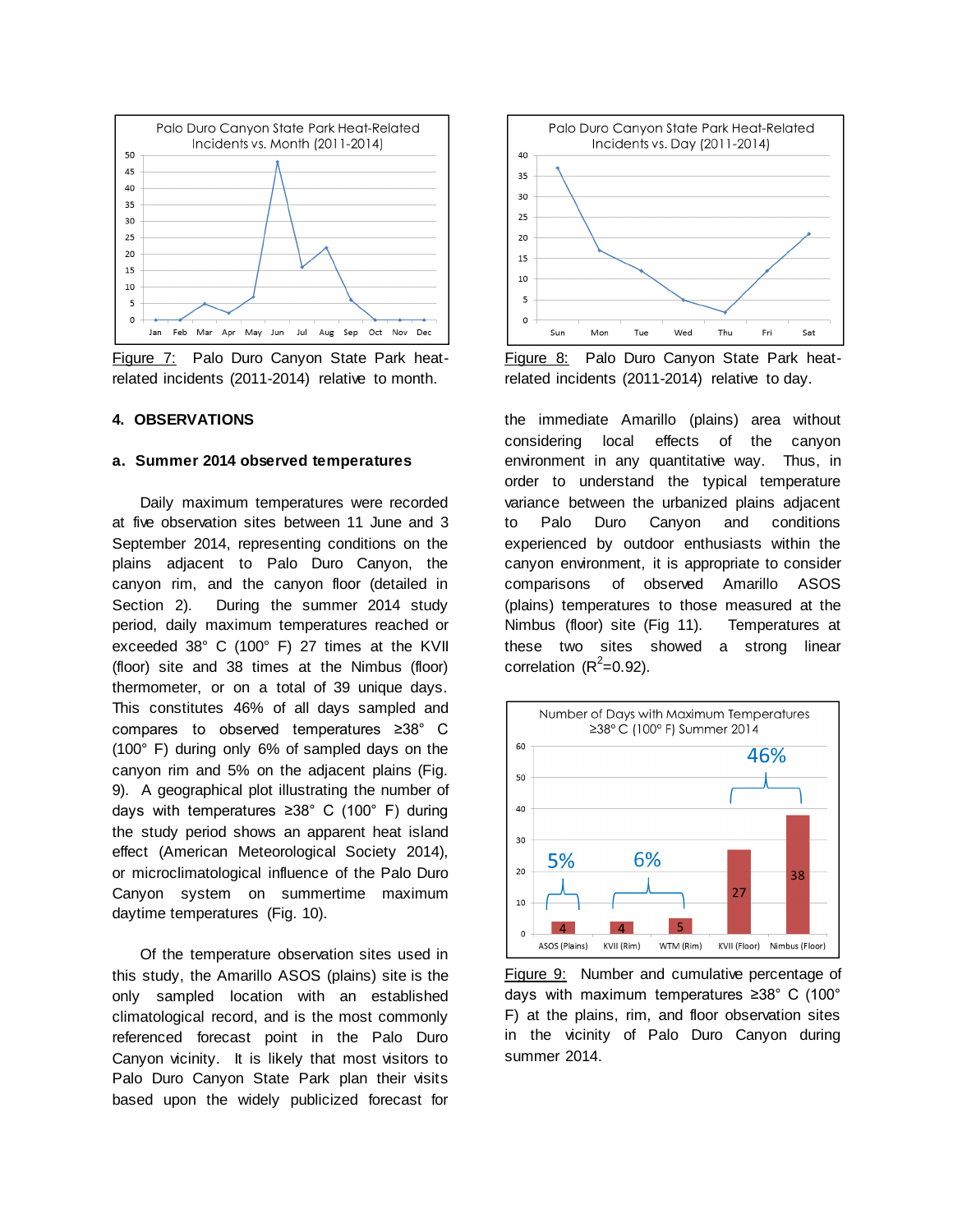

Figure 10: A geographical plot of summer 2014 days with maximum temperatures ≥38° C (100° F) across the Texas Panhandle illustrating Palo Duro Canyon's heat island effect.

Temperature differentials between all of the plains, rim, and canyon floor sites averaged 3.7° C warmer on the canyon floor, but exceeded 5° to 6° C on 25% of the sampled days. A maximum variance of 6.7° C was observed between the ASOS (plains) and Nimbus (floor) site on 17 August.

### **b. Linear regression applied to historic heatrelated illness incidents**

In order to develop more meaningful heat advisory criteria that are effective in improving safety for outdoor activities, including those at Palo Duro Canyon State Park, it is useful to compare the occurrence of heat-related health incidents to accompanying weather conditions. The correlation of temperatures at the ASOS (plains) site to those observed at the Nimbus (floor) during the summer of 2014 is well suited for estimating maximum temperatures

associated with past incidents. The summer 2014 temperature observations were applied to a database of 104 heat-related illnesses spanning 52 dates between 2011 and 2014 using linear regression for the best fit trend line (Eq. 1).

$$
y=1.1247x-0.2754 \tag{1}
$$

Conditions associated with two additional heat-related illnesses that occurred on 31 August 2014 were directly observed during the study period, and were well correlated to the best fit trend line (Fig. 12). These estimates and observations suggest that 75% (first quartile ranking) of all heat-related illnesses in Palo Duro Canyon State Park occur when temperatures on the canyon floor exceed 40° C (104° F) (Fig. 13). Although estimated canyon floor temperatures associated with heat-related illnesses ranged from  $33^{\circ}$  C (91° F) to  $49^{\circ}$  C (120° F), the first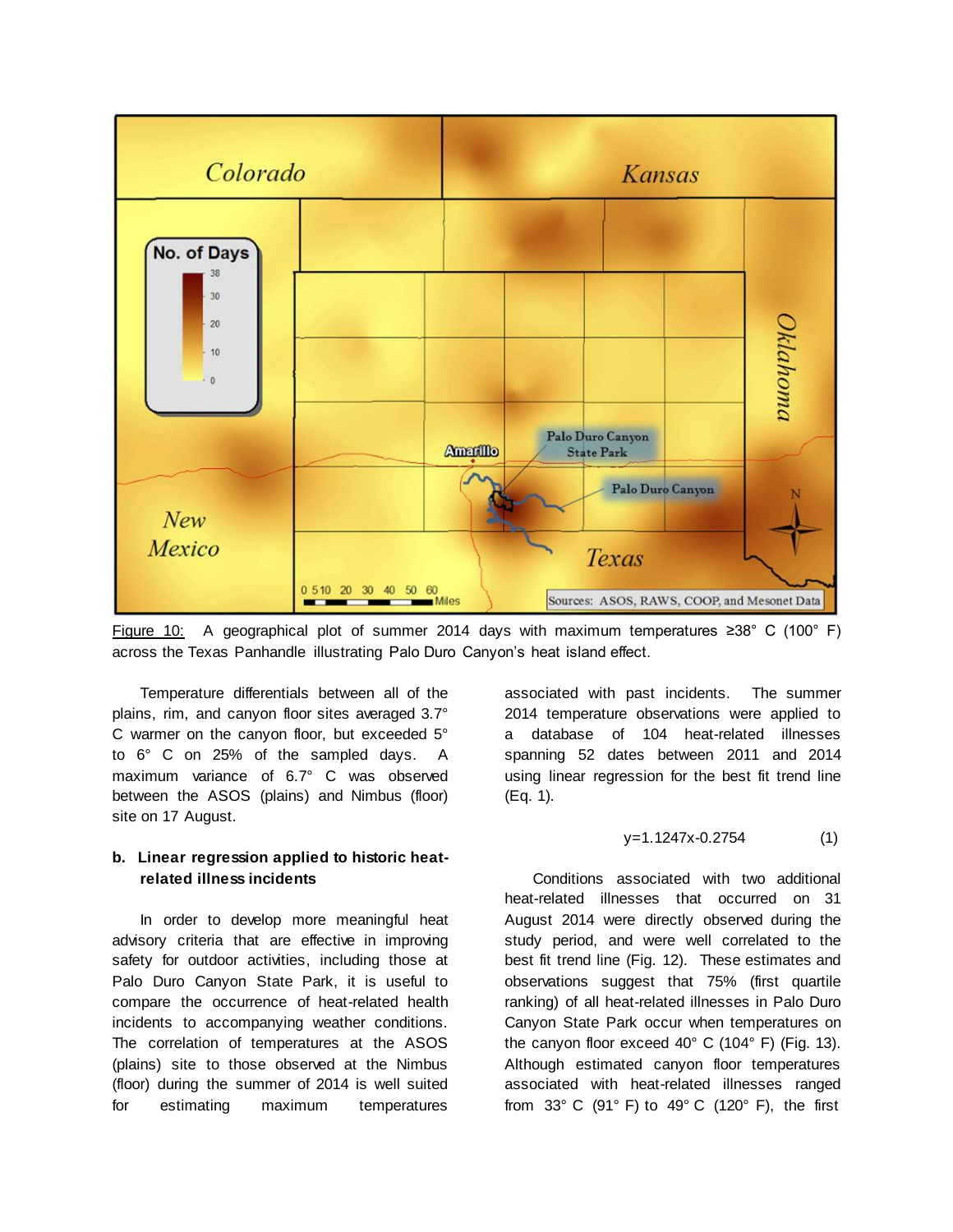

Figure 11: Summer 2014 Nimbus (floor) temperatures plotted relative to observations at the Amarillo ASOS (plains).

quartile value may represent a threshold of increased risk for people of average physical ability and fitness to succumb to the effects of extreme heat in the Palo Duro Canyon environment. Estimated mean and median canyon floor temperatures associated with heatrelated illnesses in the park were found to be 42° C (108° F).

### **c. Temperature lapse rates**

The strong temperature variances between plains/rim sites and canyon floor thermometers observed during the summer of 2014 support lapse rates that exceeded those attributable to elevation change via dry adiabatic processes. These temperature lapse rates were estimated to reach 1.8 to 2.6 times dry adiabatic (Fig. 14). Preliminary analyses of super-adiabatic lapse rates in the canyon indicate that they are of short temporal duration during peak diurnal heating, generally persisting for one to three hours (Fig. 15). Lapse rates were noted to be less intense during periods of higher wind speed. This indicates that stronger mixing of air in the canyon environment with the ambient airmass reduces the canyon's influence on heating. It is hypothesized the source of these anomalous temperatures and super-adiabatic lapse rates is tied to radiative heating effects emanating from the canyon's red sandstone walls; however, diagnosing the physical cause of Palo Duro Canyon's heat island is beyond the scope of this preliminary observational study.

To illustrate the magnitude of heating observed within Palo Duro Canyon, it is useful to compare temperatures indicated by this study to temperatures at the Grand Canyon (Fig. 16). Record high temperatures observed at three established sites in Grand Canyon National Park (National Park Service cited 2014) include 33° C on the North Rim (2525 m), 38° C on the South Rim (1934 m), and 49 $^{\circ}$  C (120 $^{\circ}$  F) at Phantom Ranch (776 m) on the canyon floor. When plotted relative to elevation, the sloped trace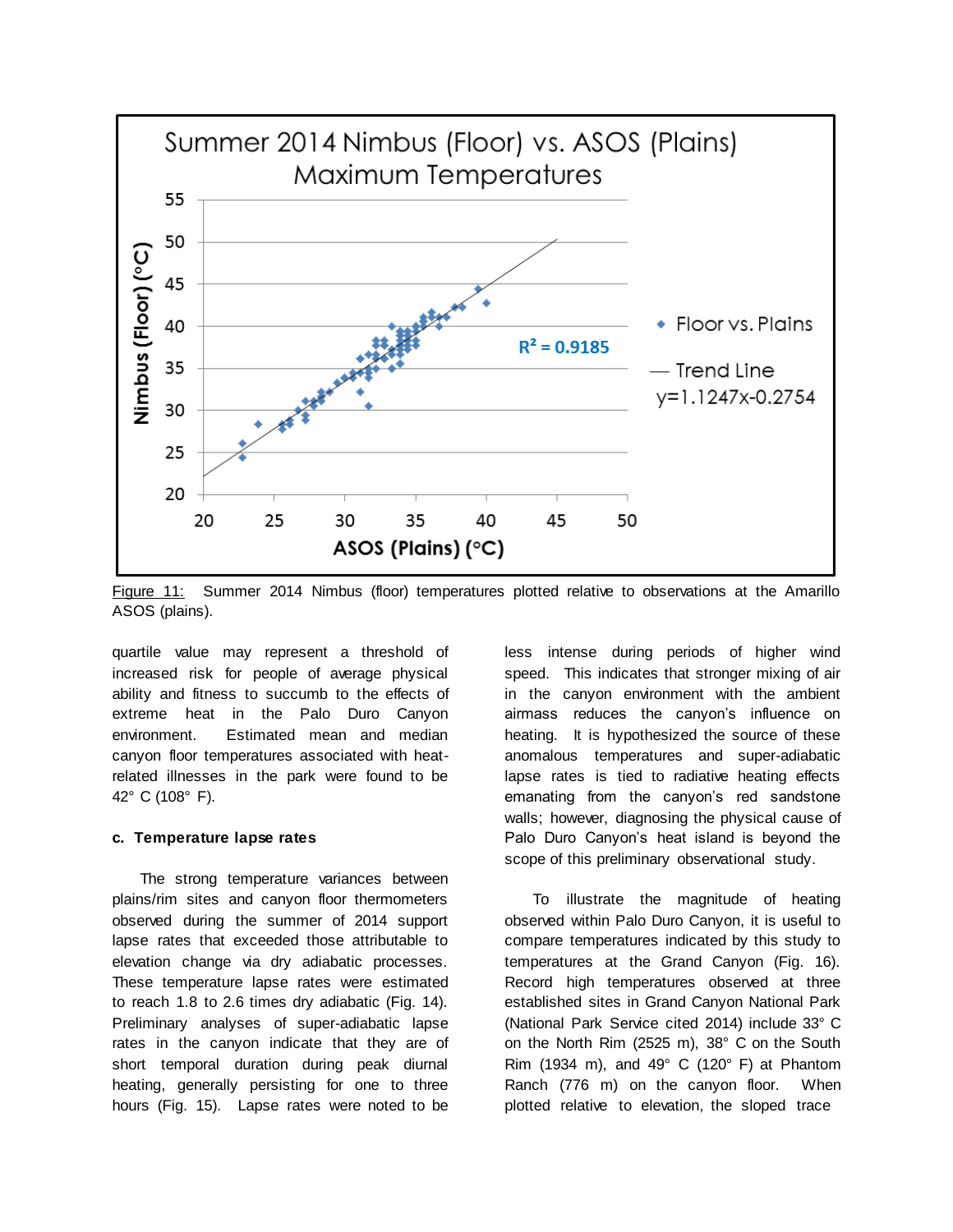

Figure 12: Regression of summer 2014 plains and floor temperatures applied to 2011-2014 heat-related health incidents. ASOS (plains) temperatures for dates of incidents were known and Nimbus (floor) temperatures estimated per linear relationship. Observations for a 2014 case are additionally shown.



Figure 13: Box-and-whisker of estimated canyon floor temperatures for 2011-2014 heat incidents.

of these temperatures is comparable to the dry adiabatic lapse rate. Applying the same linear regression method used in Section 4c to the alltime record temperature at the Amarillo ASOS (plains, 1099 m) of 44° C (111° F) on 26 June 2011 results in a lapse rate 2.2 times dry adiabatic and an approximated canyon floor temperature of 49° C (120° F). Excessive temperatures on that date were part of a threeday heat wave which contributed to dangerous conditions and 25 reported incidents of human heat exhaustion within Palo Duro Canyon State Park from 24 to 26 June 2011. It is notable that the all-time highest maximum temperature observed in Texas is 49° C (120° F) at Seymour on 12 August 1936 and at Monahans on 28 June 1994 (Bomar 1983, p. 207 and Texas Office of the State Climatologist cited 2015). Therefore, the data suggest that extreme temperatures within Palo Duro Canyon, unmeasured prior to summer 2014, have the potential to reach state record levels.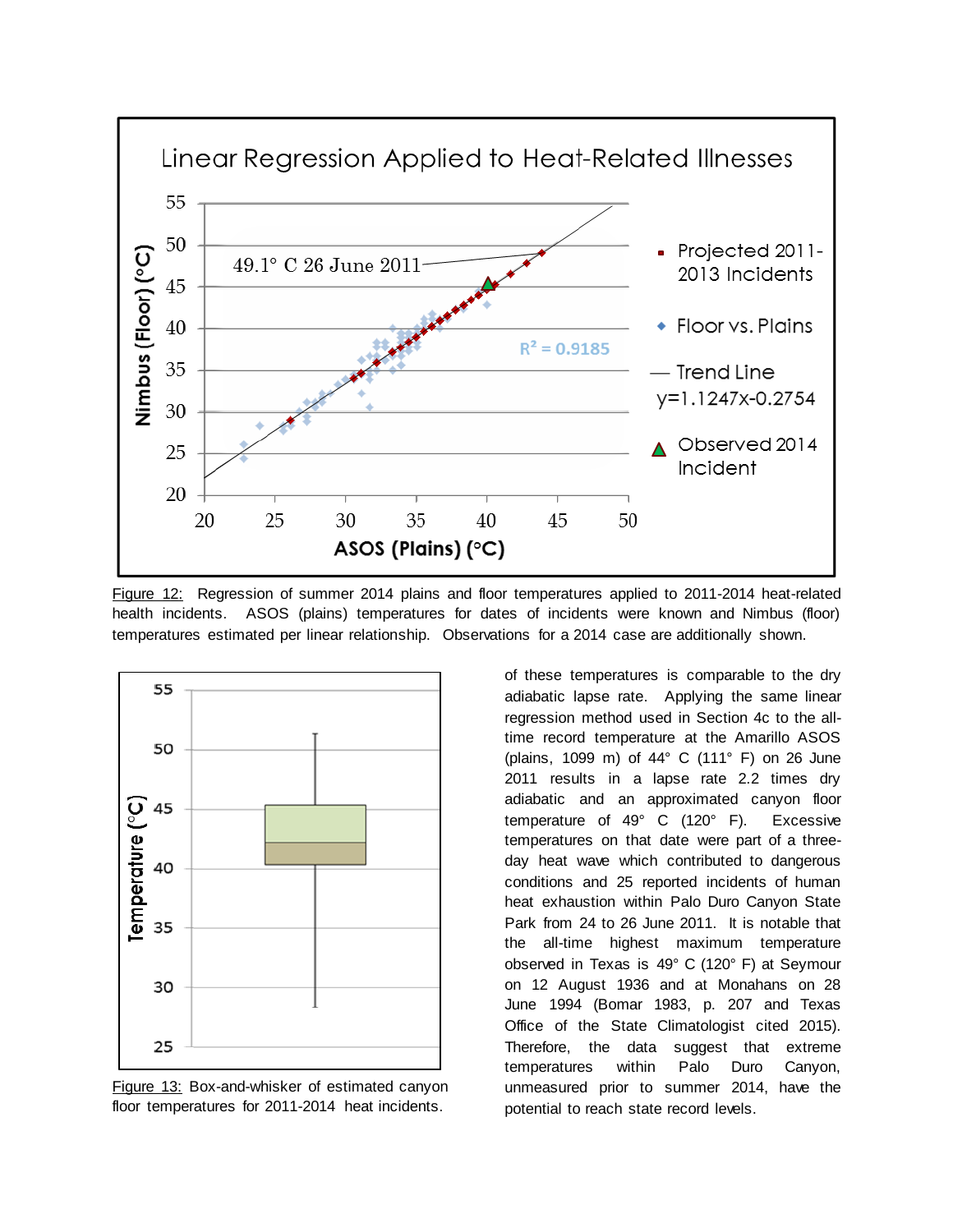

Figure 14: Rim-to-floor temperature variances on 7 Figure 15: August 2014 relative to the dry adiabatic lapse rate.

The duration of rim-to-floor super adiabatic lapse rates on 7 August 2014.



Figure 16: A profile of record temperatures at various Grand Canyon sites and estimated floor temperature based on the ASOS (plains) record temperature shown relative to elevation. The dry adiabatic lapse rate is shown in comparison.